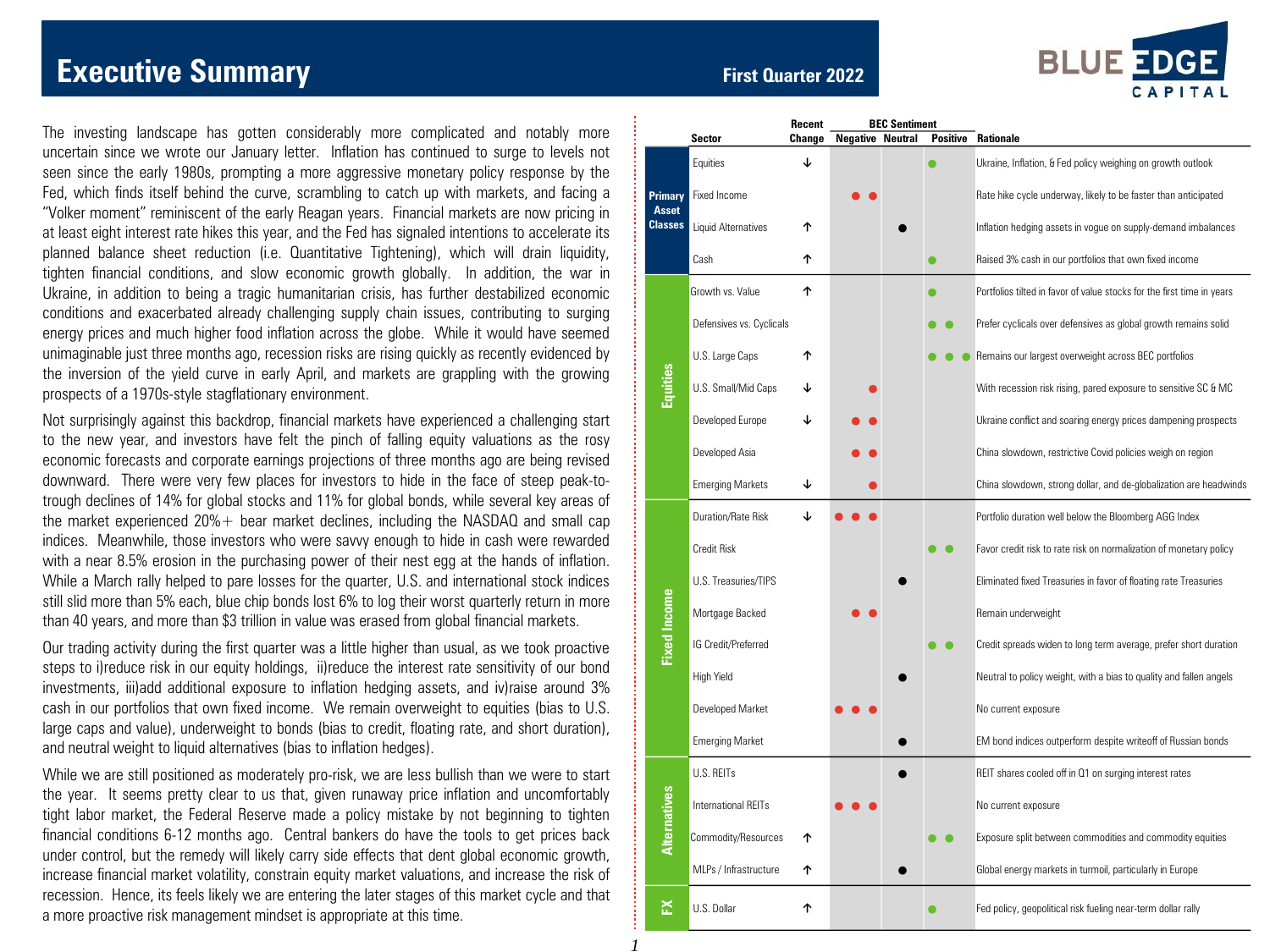# **Global Equity Market Review First Quarter 2022**

After a strong three-year run, global equity markets turned decidedly choppy during the first quarter, as the toxic combination of soaring inflation, rising interest rates, a hawkish Fed, surging Covid, and Russia's invasion of Ukraine severely dented the investor optimism from early this year. After peaking on January 4<sup>th</sup>, global equity markets suffered a near 14% correction over the next two months before a modest March rebound helped to mitigate the damage. When the dust settled, the MSCI All Country World Index posted a relatively modest loss of 5.4% for the quarter, but for most investors the damage felt much worse.

- The S&P 500 Index suffered a peak-to-trough decline of 13% before a March recovery pared the Q1 loss to 4.6%, the first down quarter for blue chip stocks since Q1 2020.
- Meanwhile, the tech heavy NASDAQ and the Russell 2000 small cap indices each experienced 20% + bear-market declines during the quarter before finishing well off of intraquarter lows.
- U.S. mid caps (-4.9%) and small caps (-5.6%) trailed large caps modestly, while value stocks significantly outperformed growth stocks across all size segments.
- Only two of eleven S&P 500 sectors posted positive returns for Q1, including energy  $(+39.0%)$  and utilities  $(+4.4%)$ . Notable laggards included technology  $(-8.4%)$ , consumer discretionary (-9.0%), and communications services (-11.9%).

#### **International Equity Market Highlights (MSCI indices, all returns in US\$):**

- Returns for international stocks were largely in line with U.S. stocks, as the MSCI All Country World Index (ex U.S.) posted a negative total return of 5.4% during Q1.
- Among regional indices, MSCI Pacific (-3.1%) outpaced both MSCI Europe (-7.4%) and MSCI EM (-7.0%) for the quarter.
- Among developed market countries, top Q1 performers included Norway (+10%), Australia  $(+7%)$ , Canada  $(+5%)$ , and United Kingdom  $(+2%)$ , while Ireland  $(-20%)$ , Austria  $(-20%)$ , the Netherlands (-17%), Sweden (-15%), and Germany (-13%) were laggards.
- Among EM countries, top Q1 performers were Brazil  $(+36%)$ , Peru  $(+35%)$ , Colombia (+34%), U.A.E. (+21%), and Saudi Arabia (+17%), while Hungary (-19%), China (-14%), Poland (-10%), and South Korea (-9%) led decliners.

#### **Liquid Alternatives:**

- The Bloomberg Commodity Index surged 25.6% during Q1, the best quarter for commodities since 1990, fueled by strong, and broad-based price gains in natural gas  $(+43%)$ , crude oil  $(+33%)$ , nickel  $(+54%)$ , aluminum  $(+24%)$ , iron ore  $(+34%)$ , wheat  $(+31%)$ , corn  $(+26%)$ , soybeans  $(+21%)$ .
- Fueled by strong demand and higher energy prices, master limited partnerships assets continued to rebound after a terrible decade, posting Q1 returns of nearly 19% to build on their 40% gains from last year.

### **Global Equity & Liquid Alternatives Market Recap**

|                                    |                             |                |            | <b>Total Return (in U.S. Dollars)</b> | 5-Year<br>16.0%<br>11.1%<br>10.9%<br>15.5%<br>19.9%<br>11.1%<br>11.4%<br>10.4%<br>11.6%<br>10.0%<br>26.8%<br>12.6%<br>11.3%<br>6.7%<br>17.2%<br>9.6%<br>10.2%<br>11.4%<br>13.3%<br>12.4%<br>15.1%<br>6.7%<br>6.0%<br>6.0%<br>6.8%<br>7.4%<br>6.9%<br>6.4%<br>8.9%<br>5.6% |         |
|------------------------------------|-----------------------------|----------------|------------|---------------------------------------|---------------------------------------------------------------------------------------------------------------------------------------------------------------------------------------------------------------------------------------------------------------------------|---------|
| <b>Region/Asset Class</b><br>Index |                             | Q <sub>1</sub> | 1-Year     | 3-Year                                |                                                                                                                                                                                                                                                                           | 10-Year |
| <b>Domestic Equity</b>             |                             |                |            |                                       |                                                                                                                                                                                                                                                                           |         |
| U.S. Large Cap Core                | S&P 500                     | $(4.6\%)$      | 15.6%      | 18.9%                                 |                                                                                                                                                                                                                                                                           | 14.6%   |
| U.S. Mid Cap Core                  | S&P 400                     | (4.9%)         | 4.6%       | 14.1%                                 |                                                                                                                                                                                                                                                                           | 12.2%   |
| U.S. Small Cap Core                | S&P 600                     | $(5.6\%)$      | 1.2%       | 13.6%                                 |                                                                                                                                                                                                                                                                           | 12.6%   |
| U.S. Total Stock Market            | S&P 1500                    | (4.6%)         | 14.6%      | 18.5%                                 |                                                                                                                                                                                                                                                                           | 14.4%   |
| Domestic Equity - Size & Style     |                             |                |            |                                       |                                                                                                                                                                                                                                                                           |         |
| Large Cap Growth                   | S&P 500 Growth              | (8.6%)         | 18.2%      | 22.5%                                 |                                                                                                                                                                                                                                                                           | 16.8%   |
| Large Cap Value                    | S&P 500 Value               | (0.2%)         | 12.6%      | 14.1%                                 |                                                                                                                                                                                                                                                                           | 11.9%   |
| Mid Cap Growth                     | S&P 400 Growth              | $(9.0\%)$      | (0.4%      | 13.4%                                 |                                                                                                                                                                                                                                                                           | 12.0%   |
| Mid Cap Value                      | S&P 400 Value               | $(0.6\%)$      | 9.7%       | 14.2%                                 |                                                                                                                                                                                                                                                                           | 12.1%   |
| Small Cap Growth                   | S&P 600 Growth              | (9.5%)         | (1.2%)     | 13.2%                                 |                                                                                                                                                                                                                                                                           | 13.0%   |
| Small Cap Value                    | S&P 600 Value               | $(1.6\%)$      | 3.7%       | 13.5%                                 |                                                                                                                                                                                                                                                                           | 12.0%   |
| <b>Domestic Equity - Sector</b>    |                             |                |            |                                       |                                                                                                                                                                                                                                                                           |         |
| Information Technology             | S&P 500 Technology          | (8.4%)         | 20.9%      | 30.5%                                 |                                                                                                                                                                                                                                                                           | 20.6%   |
| <b>Real Estate</b>                 | S&P 500 Real Estate         | (6.2%)         | 25.8%      | 13.8%                                 |                                                                                                                                                                                                                                                                           | 11.3%   |
| Industrials                        | S&P 500 Industrials         | $(2.4\%)$      | 6.1%       | 13.2%                                 |                                                                                                                                                                                                                                                                           | 12.7%   |
| Energy                             | S&P 500 Energy              | 39.0%          | 64.3%      | 11.0%                                 |                                                                                                                                                                                                                                                                           | 4.2%    |
| <b>Consumer Discretionary</b>      | S&P 500 Cons. Discr.        | $(9.0\%)$      | 9.8%       | 18.6%                                 |                                                                                                                                                                                                                                                                           | 16.7%   |
| <b>Communication Services</b>      | S&P 500 Telecom             | (11.9%)        | (0.9%      | 15.5%                                 |                                                                                                                                                                                                                                                                           | 9.9%    |
| <b>Consumer Staples</b>            | S&P 500 Cons. Staples       | $(1.0\%)$      | 16.1%      | 14.0%                                 |                                                                                                                                                                                                                                                                           | 11.5%   |
| Utilities                          | S&P 500 Utilities           | 4.8%           | 19.9%      | 12.2%                                 |                                                                                                                                                                                                                                                                           | 11.8%   |
| <b>Materials</b>                   | S&P 500 Materials           | (2.4%)         | 13.9%      | 19.2%                                 |                                                                                                                                                                                                                                                                           | 11.4%   |
| Financials                         | S&P 500 Financials          | (1.5%)         | 14.7%      | 16.8%                                 |                                                                                                                                                                                                                                                                           | 13.9%   |
| Healthcare                         | S&P 500 Healthcare          | (2.6%)         | 19.1%      | 16.5%                                 |                                                                                                                                                                                                                                                                           | 15.9%   |
| <b>International Equity</b>        |                             |                |            |                                       |                                                                                                                                                                                                                                                                           |         |
| Developed Market                   | <b>MSCI EAFE</b>            | (5.9%)         | 1.2%       | 7.8%                                  |                                                                                                                                                                                                                                                                           | 6.3%    |
| <b>Emerging Market</b>             | <b>MSCI</b> Emerging Market | $(7.0\%)$      | $(11.4\%)$ | 4.9%                                  |                                                                                                                                                                                                                                                                           | 3.4%    |
| <b>Frontier Markets</b>            | <b>MSCI Frontier Market</b> | (7.9%)         | 9.4%       | 7.3%                                  |                                                                                                                                                                                                                                                                           | 5.9%    |
| International Total Market         | MSCI ACWI (ex. U.S.)        | $(5.4\%)$      | (1.5%)     | 7.5%                                  |                                                                                                                                                                                                                                                                           | 5.6%    |
| International Small Cap            | MSCI EAFE Small Cap         | (8.5%)         | (3.6%)     | 8.5%                                  |                                                                                                                                                                                                                                                                           | 8.3%    |
| Europe                             | <b>MSCI</b> Europe          | $(7.4\%)$      | 3.5%       | 8.2%                                  |                                                                                                                                                                                                                                                                           | 6.3%    |
| Pacific                            | <b>MSCI</b> Pacific         | $(3.1\%)$      | $(3.0\%)$  | 6.9%                                  |                                                                                                                                                                                                                                                                           | 6.3%    |
| <b>Liquid Alternatives</b>         |                             |                |            |                                       |                                                                                                                                                                                                                                                                           |         |
| U.S. Real Estate                   | DJ U.S. Select REIT         | (3.7%)         | 27.7%      | 9.9%                                  |                                                                                                                                                                                                                                                                           | 9.2%    |
| International Real Estate          | S&P Global X-U.S. REIT      | $(2.8\%)$      | 7.8%       | 3.7%                                  |                                                                                                                                                                                                                                                                           | 6.7%    |
| <b>TIPS</b>                        | Barcap U.S. TIPS            | $(3.0\%)$      | 4.3%       | 6.2%                                  | 4.4%                                                                                                                                                                                                                                                                      | 2.7%    |
| Master Limted Partnerships         | Alerian Energy MLP          | 18.8%          | 36.6%      | 2.7%                                  | $(0.1\%)$                                                                                                                                                                                                                                                                 | 1.3%    |
| Commodities (Broad)                | <b>Bloomberg Commodity</b>  | 25.6%          | 49.3%      | 16.1%                                 | 9.0%                                                                                                                                                                                                                                                                      | (0.7%   |
| Gold                               | <b>Spot Price</b>           | 6.8%           | 21.7%      | 51.3%                                 | 9.3%                                                                                                                                                                                                                                                                      | 1.6%    |
| Crude Oil (WTI)                    | Spot Price                  | 33.3%          | 69.5%      | 66.6%                                 | 14.7%                                                                                                                                                                                                                                                                     | (0.3%)  |
| Copper                             | <b>Spot Price</b>           | 6.5%           | 18.8%      | 61.6%                                 | 12.4%                                                                                                                                                                                                                                                                     | 2.2%    |

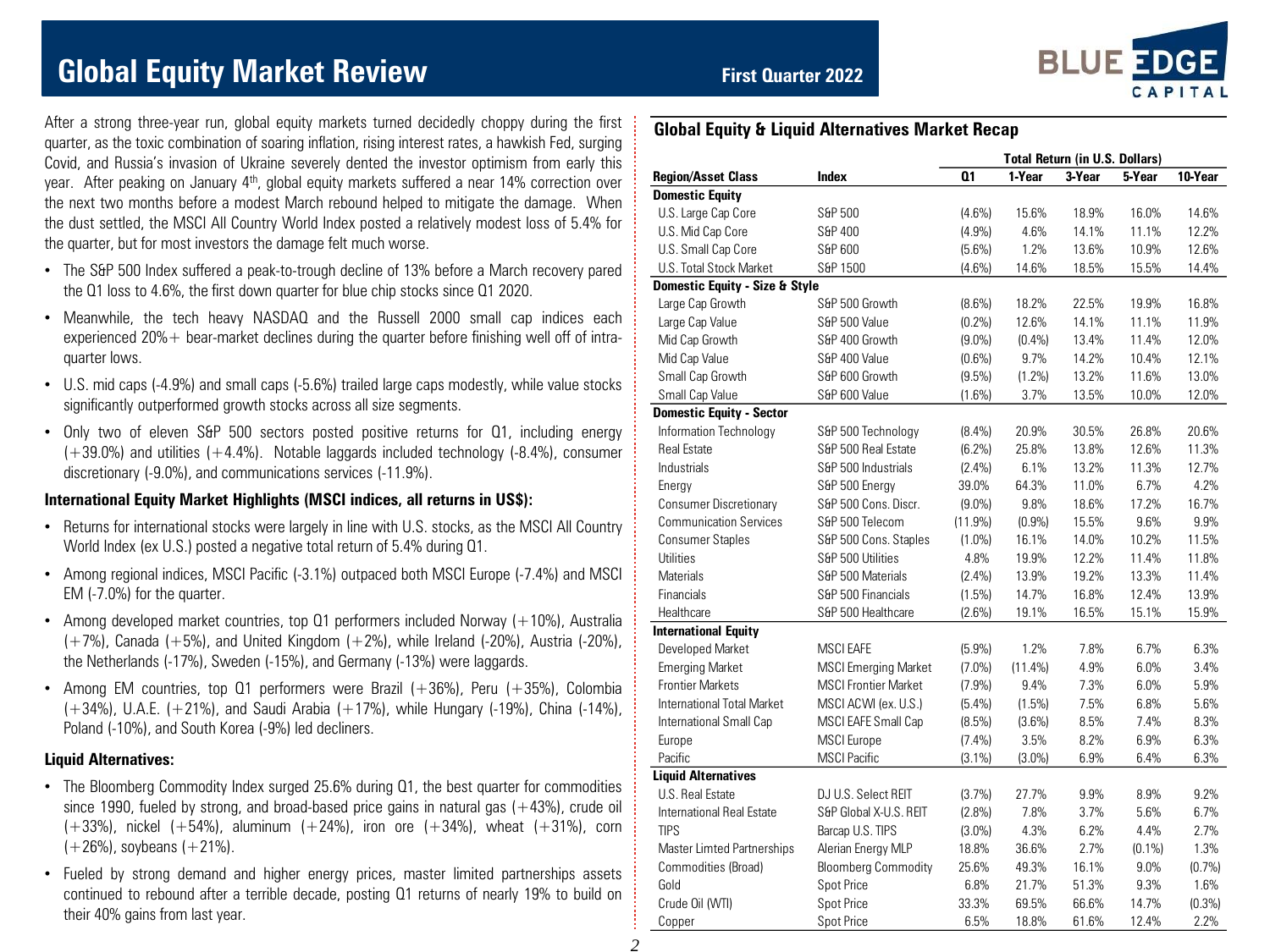# **Global Fixed Income Market Review <b>***First Quarter 2022*

After a rare negative return year for bonds in 2021, fixed income investors have fared even worse in early 2022, as all major fixed income categories suffered declines and bond indices logged their worst quarterly loss since the early 1980s. In March the Federal Reserve announced its first interest rate hike since 2018, joining central bankers in Canada, the U.K., Norway, New Zealand, and many emerging market countries in their coordinated effort to reign in runaway global inflation. While the rate hike was expected, the Fed spooked bond investors by ratcheting up its timetable for policy normalization, including both rate hikes and quantitative tightening (i.e. balance sheet reduction). The shift in tone was akin to similar efforts by former Fed Chair Paul Volker in the early 1980s, when the Fed intentionally drove the U.S. into recession in an effort to tame soaring prices.

Against this backdrop, the U.S. yield curve shifted higher and flattened dramatically during Q1, as markets priced in expectations for more than 8 rate hikes this year and a dramatic tightening of financial conditions. Meanwhile, corporate credit spreads widened across the credit spectrum. A widely watched harbinger of recession risk, the yield spread between 2 year and 10-year Treasuries narrowed from 70 bps at year end to 4 bps at quarter's end and inverted in early April, prompting additional selling pressure and market volatility to start Q2.

### **Domestic Fixed Income Market Highlights:**

- The Bloomberg U.S. Aggregate Bond Index posted a negative total return of 5.9% during Q1, the worst quarterly loss for the broad investment grade bond index in 40 years.
- The yield on the 10-year Treasury spiked 80 bps to end the quarter at 2.32%, resulting in a quarterly negative return of 6.9%. The 2-year Treasury yield fared even worse, soaring 155 bps from 0.73% at year end to 2.28% as the Fed accelerated rate hike plans.
- Credit spreads on investment grade corporate bond indices ended Q1 at 116 bps, up 24 bps during Q1 but still well below the long-term average of 151 bps.
- Credit spreads on HY bond indices finished Q1 at 325 bps, an increase of 42 bps for the quarter but also still well below the long-term average of 519 bps.
- Q1 corporate credit issuance of \$521 billion is down 15% versus last year, with investment grade issuance up 4% and high yield issuance down 68% versus Q1 last year.
- The 12-month default rate on high yield bonds fell to 0.3% as of quarter's end, well below the 30-year average default rate of 3.6%.
- Our best performing U.S. bond investments for Q1 were short duration TIPS (-0.4%), floating rate corporate bonds (-0.3%), and floating rate Treasuries (0.0%).

#### **International Fixed Income Market Highlights (all returns in USD, unless noted):**

- Foreign bond markets, as measured by the Bloomberg Barclays Global Aggregate (ex. U.S.) Bond Index, posted a negative total return of 6.2% for the quarter.
- EM local currency bonds, our sole foreign fixed income investment, posted negative returns of 4.8% for the quarter, due to both spread widening and write downs of Russian bonds.



|                                   |                                | <b>Total Return</b> |               |           |        |                   |  |  |  |
|-----------------------------------|--------------------------------|---------------------|---------------|-----------|--------|-------------------|--|--|--|
|                                   |                                |                     | <b>Period</b> |           |        | <b>Annualized</b> |  |  |  |
| <b>Region/Sector</b>              | Index                          | 01                  | 1-Year        | 3-Year    | 5-Year | 10-Year           |  |  |  |
| <b>Domestic Fixed Income</b>      |                                |                     |               |           |        |                   |  |  |  |
| Treasuries-Short                  | Bloomberg Treasury 1-3         | (2.5%)              | $(3.1\%)$     | 0.8%      | 1.0%   | 0.8%              |  |  |  |
| Treasuries-Interm.                | Bloomberg Treasury 7-10        | $(6.6\%)$           | $(4.0\%)$     | 1.6%      | 2.1%   | 2.2%              |  |  |  |
| Treasuries-Long                   | Bloomberg Treasury $20+$       | $(11.0\%)$          | $(1.2\%)$     | 3.4%      | 4.0%   | 4.1%              |  |  |  |
| U.S. Broad                        | Bloomberg U.S. Aggr.           | (5.9%)              | $(4.2\%)$     | 1.7%      | 2.1%   | 2.2%              |  |  |  |
| <b>MBS</b>                        | <b>Bloomberg MBS</b>           | $(5.0\%)$           | (4.9%)        | 0.6%      | 1.4%   | 1.7%              |  |  |  |
| <b>IG Credit</b>                  | <b>Bloomberg Credit</b>        | $(7.4\%)$           | (4.2%)        | 2.8%      | 3.2%   | 3.4%              |  |  |  |
| High Yield                        | <b>Bloomberg Corp HY</b>       | $(4.8\%)$           | (0.7%         | 4.6%      | 4.7%   | 5.8%              |  |  |  |
| Leveraged Loans                   | S&P US Lvgd. Loans             | $(0.1\%)$           | 3.3%          | 4.2%      | 4.0%   | 4.3%              |  |  |  |
| <b>Preferred Stock</b>            | <b>S&amp;P Preferred Stock</b> | $(8.1\%)$           | (2.7%)        | 4.9%      | 4.3%   | 5.5%              |  |  |  |
| <b>TIPS</b>                       | Bloomberg U.S. TIPS            | $(3.0\%)$           | 4.3%          | 6.2%      | 4.4%   | 2.7%              |  |  |  |
| <b>International Fixed Income</b> |                                |                     |               |           |        |                   |  |  |  |
| Global Broad                      | Bloomberg Global Aggr.         | $(6.2\%)$           | $(6.4\%)$     | 0.7%      | 1.7%   | 1.0%              |  |  |  |
| Int'l. Broad                      | Bloom, Glbl, Aggr, xUS         | $(6.2\%)$           | (7.9%)        | $(0.2\%)$ | 1.3%   | 0.1%              |  |  |  |
| <b>Global Treasuries</b>          | Bloomberg Global Tsy.          | $(6.2\%)$           | (7.3%)        | $(0.1\%)$ | 1.2%   | 0.3%              |  |  |  |
| <b>Global Credit</b>              | <b>Bloomberg Global Credit</b> | (7.3%)              | (6.3%)        | 1.8%      | 2.6%   | 2.8%              |  |  |  |
| Global High Yield                 | Bloomberg Global HY            | (5.7%)              | (3.8%)        | 2.6%      | 3.3%   | 4.9%              |  |  |  |
| <b>Emerging Market</b>            | Bloomberg EM                   | $(9.2\%)$           | (7.5%)        | 0.7%      | 1.9%   | 3.6%              |  |  |  |

## **Current Yields & Duration**

|                                              |         | Yield    |          | <b>Current</b><br>Modified |  |
|----------------------------------------------|---------|----------|----------|----------------------------|--|
| Bond/Index                                   | 3/31/22 | 12/31/21 | 12/31/20 | <b>Duration</b>            |  |
| 2-Year Treasurv                              | 2.28%   | 0.73%    | 0.13%    |                            |  |
| 5-Year Treasury                              | 2.42%   | 1.26%    | 0.36%    |                            |  |
| 10-Year Treasurv                             | 2.32%   | 1.52%    | 0.93%    |                            |  |
| 30-Year Treasury                             | 2.44%   | 1.90%    | 1.65%    | --                         |  |
| Bloomberg U.S. Aggregate Bond                | 2.92%   | 1.75%    | 1.12%    | 6.6                        |  |
| Bloomberg Investment Grade Credit            | 3.60%   | 2.33%    | 1.74%    | 8.2                        |  |
| Bloomberg Corporate High Yield               | 6.01%   | 4.21%    | 4.18%    | 3.8                        |  |
| Bloomberg Global Aggregate (xUS)             | 1.71%   | 1.07%    | 0.68%    | 7.7                        |  |
| JPM EMBI Global Diversified (local currency) | 6.23%   | 5.72%    | 5.22%    | 5.1                        |  |
| JPM EM Diversified (US\$ denomiated)         | 6.42%   | 5.27%    | 4.91%    | 6.9                        |  |
|                                              |         |          |          |                            |  |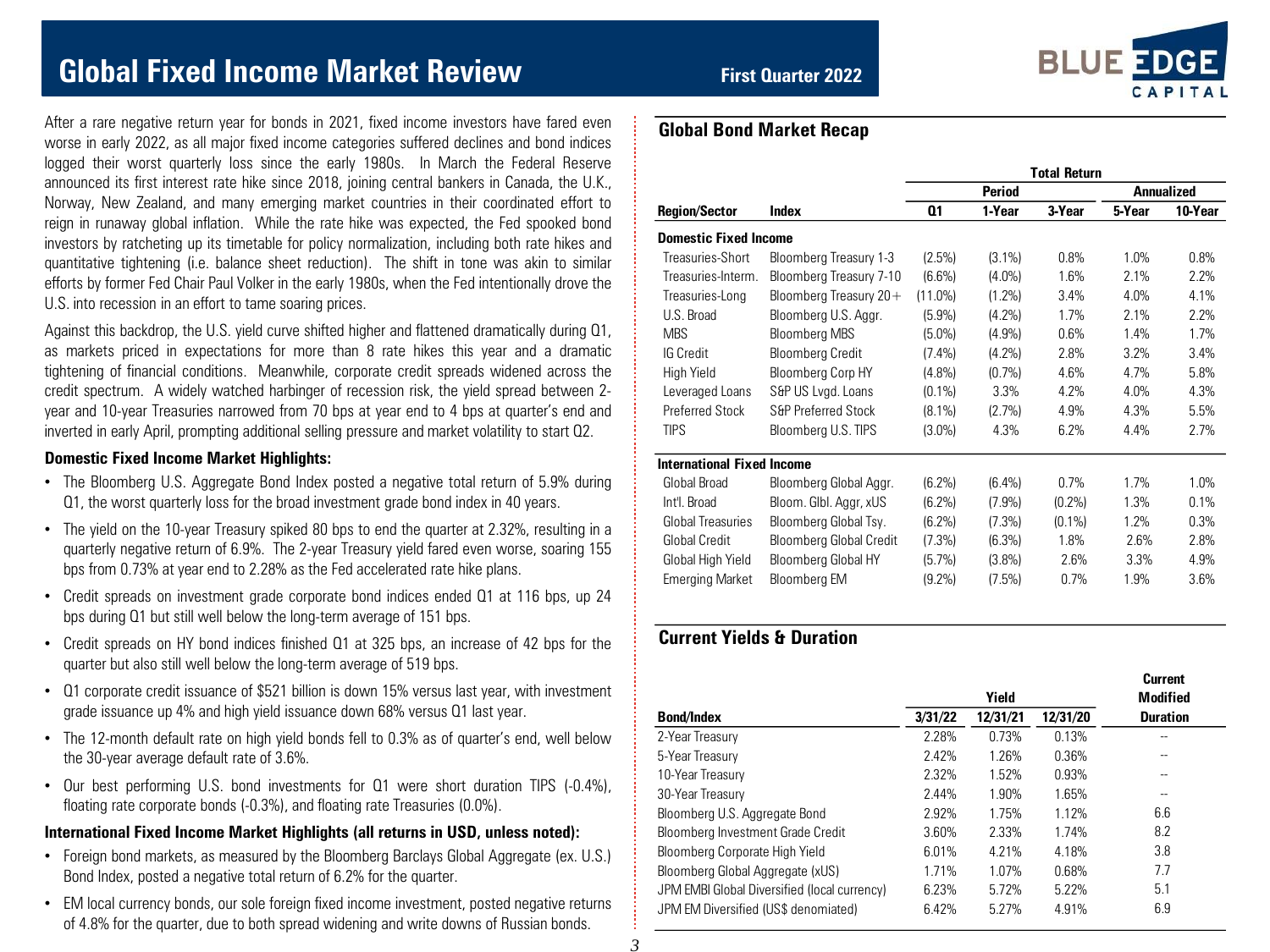# **Global Currency Market Review Example 2022** First Quarter 2022

Global currency markets were strangely quiet until February 24<sup>th</sup>, the date that Russia invaded Ukraine, as investors seemed to shrug off expected rate hikes by central bankers and a notable uptick in volatility across stock and bond markets. The outbreak of the largest war in Europe since World War II triggered a flight to safety, security, and liquidity for currency investors, fueling strength in the U.S. dollar for the balance of the quarter. The ICE U.S. Dollar Index gained 2.8% for the quarter, while the broader Bloomberg Dollar Spot Index gained 1.6% for the period.

Meanwhile, there was an unusual decoupling of the typical U.S. dollar/commodity relationship during the quarter. Commodity prices tend to rise during periods of U.S. dollar weakness, but they have risen in tandem so far this year. Global supply demand dynamics were already tight in many commodity markets entering 2022, including energy, industrial metals, and agricultural commodities, due to surging global demand, global supply chain issues, and underinvestment in recent years in many markets, and the war in Ukraine has only exacerbated matters. Commodity-oriented currencies have significantly outperformed the U.S. dollar so far in 2022, including the Canadian dollar, the Australian dollar, the Norwegian krone, and the Brazilian real.

Our BEC portfolios experienced a negative impact from foreign currency during the quarter. Our primary benchmark for international equities, the MSCI All-Country World Index (ex. U.S.), posted a negative total return of 3.9% in local currency terms, but the loss was a more significant 5.4% in U.S. dollar terms.

On a regional basis, our returns were negatively impacted by currency across all geographies, as developed Asia, Europe, and emerging markets have experienced performance drags from currency of 2.6%, 2.0%, and 0.9% respectively so far this year.

We remain unhedged to currency within our BEC portfolios, but given our overweight allocations to U.S. investments across all of our BEC portfolios, we have significantly less foreign currency risk than our benchmarks. We believe this is the prudent approach given rising market uncertainty and the likelihood for slower global growth over the next 18 months.



### **Global Currency Market Recap**

| U.S. Dollar Appreciation/(Depreciation | Q1         | <b>YTD</b> | 2021   | 2020      | 2019      |
|----------------------------------------|------------|------------|--------|-----------|-----------|
| vs. Furo                               | 2.5%       | 2.5%       | 7.5%   | $(8.2\%)$ | 2.0%      |
| vs. British Pound                      | 2.2%       | 2.2%       | 1.6%   | (2.9%)    | (3.8%)    |
| vs. Japanese Yen                       | 5.4%       | 5.4%       | 11.6%  | (5.0%)    | (0.9%     |
| ys Canadian Dollar                     | $(1.4\%)$  | $(1.4\%)$  | (0.8%  | $(1.6\%)$ | $(5.0\%)$ |
| vs. Australian Dollar                  | $(3.1\%)$  | $(3.1\%)$  | 6.1%   | $(8.8\%)$ | 0.2%      |
| vs. Brazilian Real                     | $(15.1\%)$ | $(15.1\%)$ | 7.3%   | 29.2%     | 3.6%      |
| vs. Indian Rupee                       | 1.9%       | 1.9%       | 2.0%   | 7.4%      | 7.4%      |
| ys. Chinese Yuan Renminbi              | (0.2%      | (0.2%      | (2.7%) | $(6.2\%)$ | 1.2%      |
|                                        |            |            |        |           |           |

#### **Currency Indices**

| 941191011101000                     |         |         |      |           |           |
|-------------------------------------|---------|---------|------|-----------|-----------|
| U.S. Dollar Index                   | 2.8%    | 2.8%    | 6.4% | $(6.6\%)$ | 0.1%      |
| Bloomberg Dollar Spot Index         | 1.6%    | 1 6%    | 4 7% | $(5.4\%)$ | (0.9%     |
| Fed Nominal Broad U.S. Dollar Index | $0.0\%$ | $0.0\%$ | 3.4% | $(2.7\%)$ | $(0.8\%)$ |
| MSCI Emerging Market Currency Index | 0.6%    | በ 6%    | በ 9% | 3.3%      | 3.1%      |
|                                     |         |         |      |           |           |

### **Impact of Currency on International Equity Returns**

|                             | <b>Total Return</b>  |                |                     |                |                   |                       |  |  |  |  |
|-----------------------------|----------------------|----------------|---------------------|----------------|-------------------|-----------------------|--|--|--|--|
|                             | <b>First Quarter</b> |                | <b>Year to Date</b> |                | One Year          |                       |  |  |  |  |
| <b>Regional Indices</b>     | Local<br>Currency    | U.S.<br>Dollar | Local<br>Currency   | U.S.<br>Dollar | Local<br>Currency | U.S.<br><b>Dollar</b> |  |  |  |  |
| S&P 500                     |                      | $(4.6\%)$      |                     | $(4.6\%)$      |                   | 15.6%                 |  |  |  |  |
| S&P 1500                    | $ -$                 | $(4.6\%)$      | $ -$                | $(4.6\%)$      | - -               | 14.6%                 |  |  |  |  |
| <b>MSCI FAFF</b>            | (3.7%)               | (5.9%)         | (3.7%)              | (5.9%)         | 6.2%              | 1.2%                  |  |  |  |  |
| MSCI ACWI                   | $(4.8\%)$            | $(5.4\%)$      | (4.8%)              | $(5.4\%)$      | 8.8%              | 7.3%                  |  |  |  |  |
| MSCI ACWI (ex. U.S.)        | $(3.9\%)$            | $(5.4\%)$      | (3.9%)              | (5.4%)         | 2.0%              | $(1.5\%)$             |  |  |  |  |
| <b>MSCI</b> Europe          | $(5.4\%)$            | $(7.4\%)$      | (5.4%)              | $(7.4\%)$      | 7.9%              | 3.5%                  |  |  |  |  |
| <b>MSCI Pacific</b>         | $(0.5\%)$            | $(3.1\%)$      | $(0.5\%)$           | $(3.1\%)$      | 3.4%              | $(3.0\%)$             |  |  |  |  |
| MSCI EAFE Small Cap         | $(6.4\%)$            | (8.5%)         | $(6.4\%)$           | $(8.5\%)$      | 1.3%              | $(3.6\%)$             |  |  |  |  |
| <b>MSCI Emerging Market</b> | $(6.1\%)$            | $(7.0\%)$      | $(6.1\%)$           | $(7.0\%)$      | (9.9%             | $(11.4\%)$            |  |  |  |  |